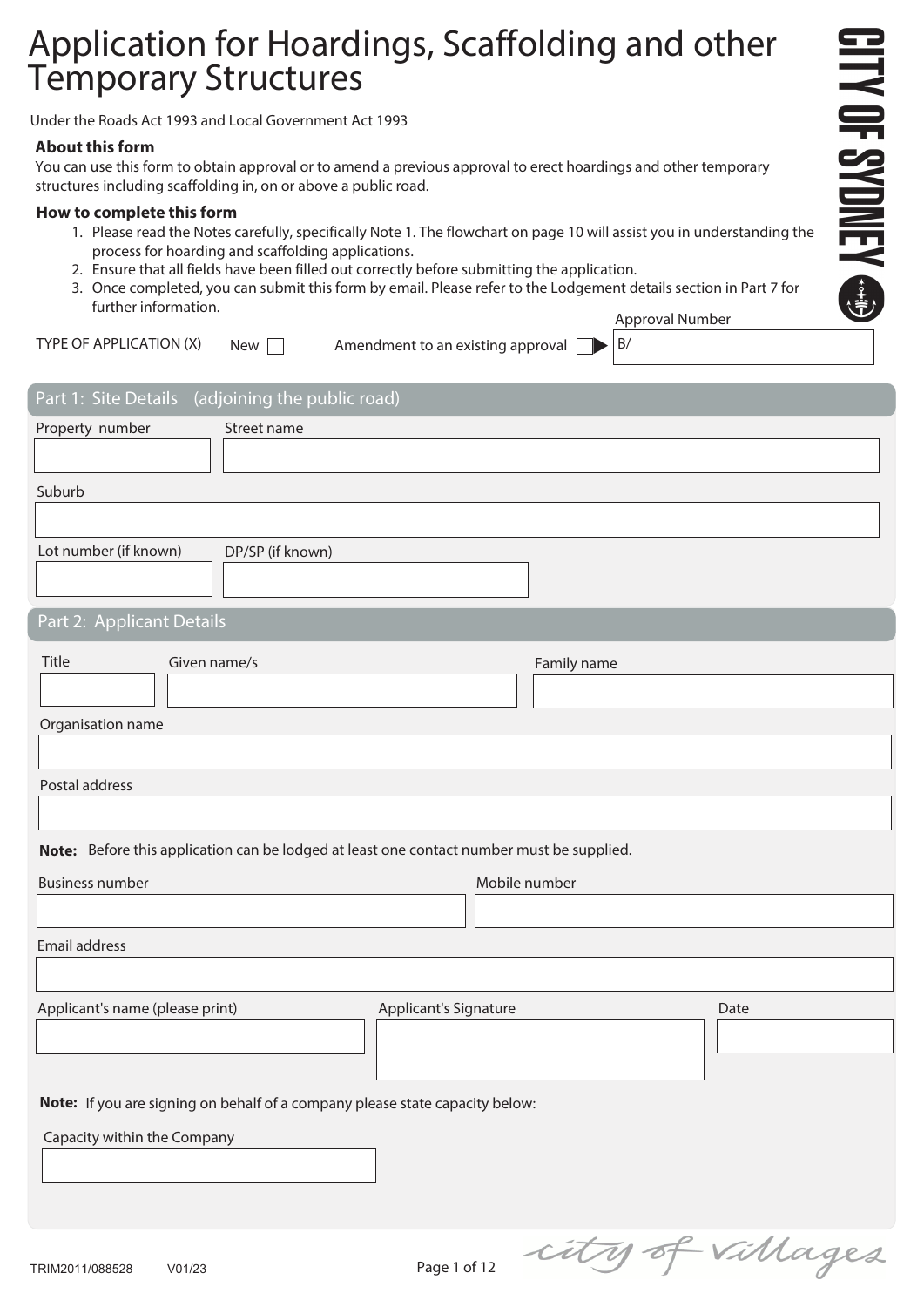|                                     | Part 3: Temporary Structure and Type of Work                                                                                                                                                                |              |                                 |                                                                |  |
|-------------------------------------|-------------------------------------------------------------------------------------------------------------------------------------------------------------------------------------------------------------|--------------|---------------------------------|----------------------------------------------------------------|--|
|                                     | Type of Temporary Structure on, above or beneath a public road:                                                                                                                                             |              | (tick as applicable)            |                                                                |  |
|                                     | Installing temporary scaffolding                                                                                                                                                                            |              | Installing a hoarding (Type A^) |                                                                |  |
|                                     | Installing a hoarding (Type B^)                                                                                                                                                                             |              |                                 | Installing a cantilevered work platform and/or scaffolding     |  |
|                                     | Installing a cantilevered materials landing platform/s                                                                                                                                                      |              |                                 |                                                                |  |
|                                     | Other temporary structure $\blacktriangleright$ Please specify:                                                                                                                                             |              |                                 |                                                                |  |
|                                     | (^) Please refer to Note 2 for further information on Hoardings.                                                                                                                                            |              |                                 |                                                                |  |
|                                     | Detailed description of the proposed temporary structures and locations. Important: See Note 5 for information regarding<br>structures that are proposed to be installed for more than 52 days.             |              |                                 |                                                                |  |
|                                     |                                                                                                                                                                                                             |              |                                 |                                                                |  |
|                                     |                                                                                                                                                                                                             |              |                                 |                                                                |  |
|                                     |                                                                                                                                                                                                             |              |                                 |                                                                |  |
|                                     |                                                                                                                                                                                                             |              |                                 |                                                                |  |
|                                     |                                                                                                                                                                                                             |              |                                 |                                                                |  |
|                                     | Description of the proposed work to be carried out on the building or site                                                                                                                                  |              |                                 |                                                                |  |
|                                     |                                                                                                                                                                                                             |              |                                 |                                                                |  |
|                                     |                                                                                                                                                                                                             |              |                                 |                                                                |  |
|                                     |                                                                                                                                                                                                             |              |                                 |                                                                |  |
|                                     |                                                                                                                                                                                                             |              |                                 |                                                                |  |
| completing the application)         | Scaffolding: Details of the proposed scaffolding including the type of containment netting and/or mesh (see notes for                                                                                       |              |                                 |                                                                |  |
|                                     |                                                                                                                                                                                                             |              |                                 |                                                                |  |
|                                     |                                                                                                                                                                                                             |              |                                 |                                                                |  |
|                                     |                                                                                                                                                                                                             |              |                                 |                                                                |  |
|                                     |                                                                                                                                                                                                             |              |                                 |                                                                |  |
|                                     | Hoardings/scaffolding installations in laneways: Are there any vehicle access openings or driveways of neighbouring                                                                                         |              |                                 |                                                                |  |
|                                     | properties that could be impacted by the proposed installation such as restricting safe and convenient vehicle access and<br>manoeuvring to and from properties? $\Box$ Yes $\blacktriangleright$<br>$\Box$ | No           |                                 |                                                                |  |
|                                     | If yes, describe the potential obstructions/impacts and provide details - refer to the checklist on page 6 for further details.                                                                             |              |                                 |                                                                |  |
|                                     |                                                                                                                                                                                                             |              |                                 |                                                                |  |
|                                     |                                                                                                                                                                                                             |              |                                 |                                                                |  |
|                                     |                                                                                                                                                                                                             |              |                                 |                                                                |  |
|                                     |                                                                                                                                                                                                             |              |                                 |                                                                |  |
|                                     |                                                                                                                                                                                                             |              |                                 |                                                                |  |
| <b>Temporary structure location</b> |                                                                                                                                                                                                             |              |                                 |                                                                |  |
|                                     | (Note: For amendments include all street frontages to remain unchanged)<br><b>Street Name</b>                                                                                                               |              |                                 | <b>Length of Structure in Lineal Metres</b>                    |  |
| 1st Street Frontage                 |                                                                                                                                                                                                             |              |                                 |                                                                |  |
| 2nd Street Frontage                 |                                                                                                                                                                                                             |              |                                 |                                                                |  |
| 3rd Street Frontage                 |                                                                                                                                                                                                             |              |                                 |                                                                |  |
| 4th Street Frontage                 |                                                                                                                                                                                                             |              |                                 |                                                                |  |
|                                     | Estimated cost of work to erect / install the temporary structure/s                                                                                                                                         |              |                                 | Note: The cost of work is the estimated or contract cost       |  |
|                                     |                                                                                                                                                                                                             |              |                                 | inclusive of GST (labour & material). For temporary structures |  |
|                                     |                                                                                                                                                                                                             |              | labour costs only.              | such as hoardings which are re-used, the contract cost is for  |  |
|                                     | When do you wish to commence installation?                                                                                                                                                                  |              |                                 | How many weeks will the structure/s be in place? See Note 5    |  |
|                                     |                                                                                                                                                                                                             |              |                                 |                                                                |  |
|                                     |                                                                                                                                                                                                             | Page 2 of 12 |                                 |                                                                |  |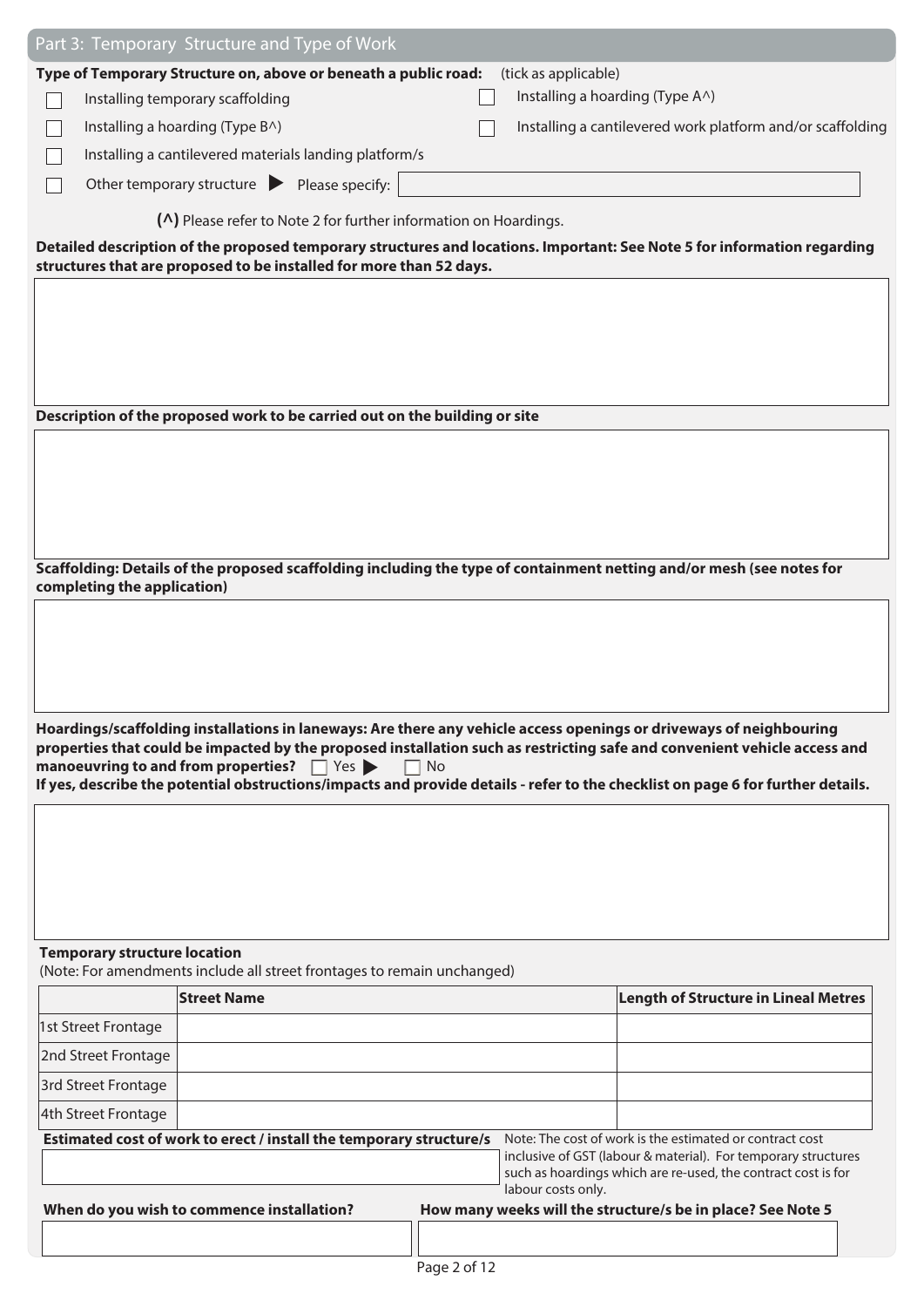#### **Hoarding artwork and graphics**

Provide details of the type of artwork or graphic display proposed or required to be installed on the hoarding/scaffolding (refer to Note 3 for further information).

There are three options for displaying artwork or graphics on hoardings. You need to to indicate which type of artwork or graphic you intend or are required to use:

|                | Bespoke (optional) site specific commissioned artwork - Please provide a brief concept description and draft design of the<br>proposed artwork for consideration as part of the assessment process (refer to the City's hoardings artwork webpage for<br>further details including the information that must be provided):                                                                           |                      |
|----------------|------------------------------------------------------------------------------------------------------------------------------------------------------------------------------------------------------------------------------------------------------------------------------------------------------------------------------------------------------------------------------------------------------|----------------------|
|                | Historic Images (mandatory for heritage-listed buildings and significant heritage conservation areas) - A selection of<br>historic images is available on the hoardings and scaffolding webpages. Other images are also available through City<br>Archives for special hoardings/localities/historic buildings.                                                                                      |                      |
|                | 'Site Works' - Select three (3) preferred artworks from the collection (refer to the Creative Hoardings webpage for artwork<br>images) by placing numbers (1-3) in the applicable boxes below. You will be advised during the assessment process which<br>artwork is most suitable for your hoarding (Note: you may be required to display an alternative artwork other than the three<br>selected): |                      |
|                | In the futureI want to be a unicorn<br>Ngaarr                                                                                                                                                                                                                                                                                                                                                        |                      |
|                | Giant Bonsai<br><b>Suspended Figures</b>                                                                                                                                                                                                                                                                                                                                                             |                      |
|                | Unvanished<br>Koala Fantastical Fabulous Fun                                                                                                                                                                                                                                                                                                                                                         |                      |
|                | <b>Magic Circles</b><br>Midnight Zoo                                                                                                                                                                                                                                                                                                                                                                 |                      |
|                | <b>Time Forms</b><br>BADABABABABBAT-DA                                                                                                                                                                                                                                                                                                                                                               |                      |
|                | Is this application associated with building work to be undertaken under a Development Approval?                                                                                                                                                                                                                                                                                                     |                      |
| No             | go to the next question                                                                                                                                                                                                                                                                                                                                                                              |                      |
| Yes            | please provide Consent number<br>Development Consent number<br>D/                                                                                                                                                                                                                                                                                                                                    |                      |
|                | Some minor works termed 'exempt development' can be carried out without the need to obtain development consent (see Note 4).<br>Can the work be carried out as exempt development?                                                                                                                                                                                                                   |                      |
| Yes            | Specify the Code under which the work can be carried out                                                                                                                                                                                                                                                                                                                                             |                      |
| $\overline{N}$ | a Development Application (DA) or Development Application (DA) Exemption - Heritage Works application will need<br>to be lodged.                                                                                                                                                                                                                                                                     |                      |
|                | Are sheds proposed to be placed on the hoarding? No $\Box$ Yes $\Box$ please provide details below                                                                                                                                                                                                                                                                                                   |                      |
|                | Total length of the hoarding to be occupied by sheds (lineal metres)<br><b>How many sheds?</b>                                                                                                                                                                                                                                                                                                       | Single stacked sheds |
|                |                                                                                                                                                                                                                                                                                                                                                                                                      | Double stacked sheds |
|                |                                                                                                                                                                                                                                                                                                                                                                                                      | Double row sheds     |
|                | Note: Approval to place shed/s on a hoarding will only be granted where the City determines that the locality and surrounding land uses will not be<br>adversely impacted. In some circumstances sheds may not be permitted or the number of sheds restricted.                                                                                                                                       |                      |
|                | Are you seeking any variations to the provisions of the City's Guidelines for Hoardings and Scaffolding?                                                                                                                                                                                                                                                                                             |                      |
| No             | Complete the checklist/certification form attached. (see page 8)                                                                                                                                                                                                                                                                                                                                     |                      |

Yes  $\sum$  Complete the checklist/certification form attached (see page 8) and identify the variations and include reasons to support your request for a variation.

#### Part 4: Public Liability Insurance

The City requires public liability insurance of at least \$20 million. The applicant must be named in the Policy as the insured person/ company. A copy of the current Public Liability Insurance Certificate must be supplied with the application.

|  | Name of insurance provider: |
|--|-----------------------------|
|  |                             |

Cover: From To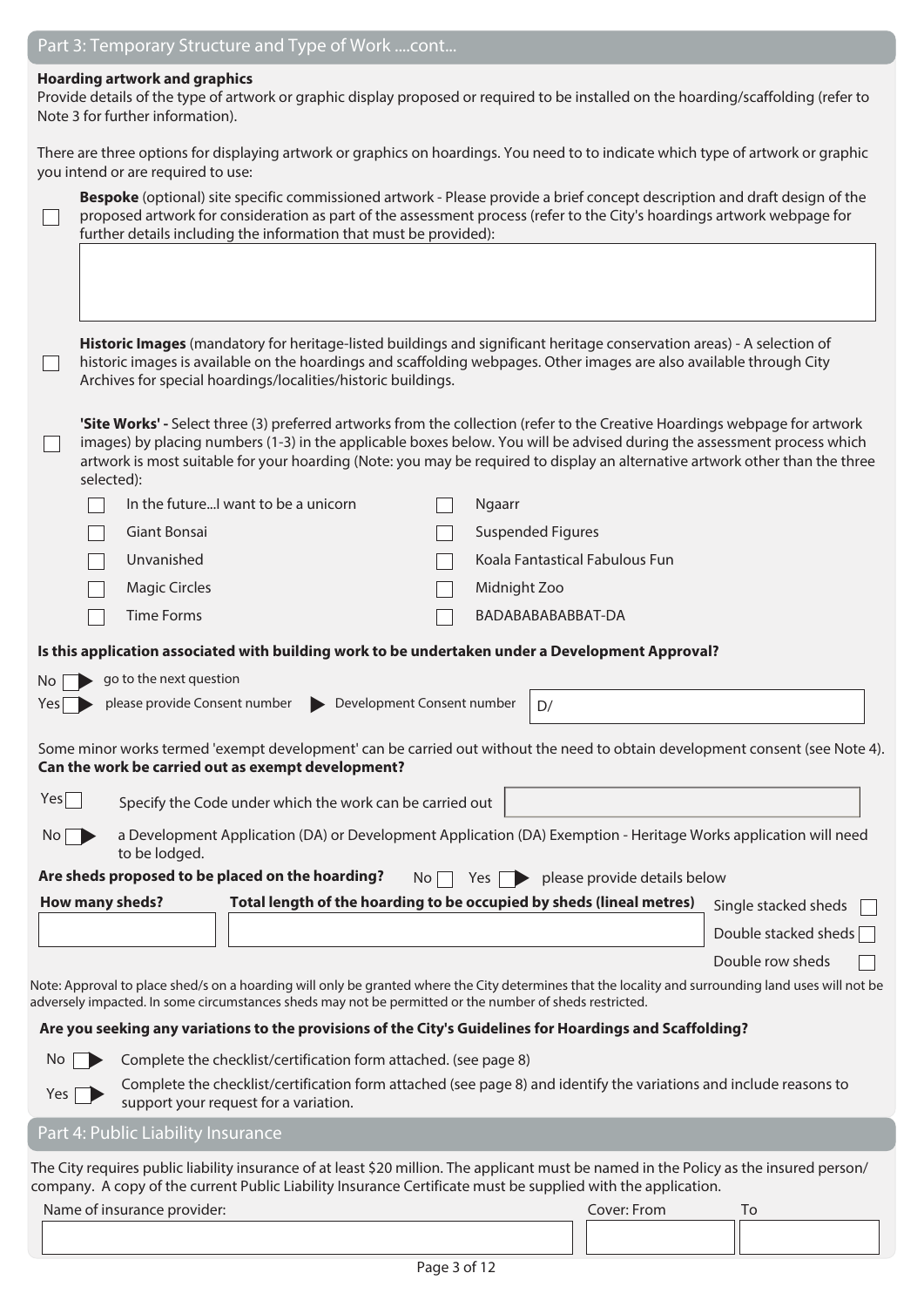#### **Note 1: Important information regarding public safety**

Before completing and lodging this application you must read the following:

The approval of temporary structures such as hoardings and/or scaffolding systems erected in, on or beneath a public road is controlled through The Roads Act 1993. Additionally, under the Local Government Act 1993 a person can only carry out various activities in relation to public roads with the prior approval of Council.

Any approval granted does not endorse or approve the design or structural adequacy of a structure for the purposes of satisfying an employer's responsibilities under the Work Health and Safety Act 2011 and Regulations particularly the provisions of Clauses 54 and 55 of the Work Health and Safety Regulation 2017 (see below). It is the responsibility of a person conducting a business or undertaking (typically the principal contractor) to ensure that the design and installation of temporary structures (hoarding, scaffolding and other structures) provide effective overhead protection for persons within the road reserve from objects that may fall from the work area. The principal contractor is also responsible for the ongoing satisfactory maintenance of the temporary structures.

Council's Guidelines for Hoardings and Scaffolding prescribe minimum design criteria to address public amenity including aspects relating to the visual design and pedestrian access within the public domain area adjoining a worksite. It must be noted that compliance with the Guidelines does not absolve a builder or contractor from any statutory responsibilities under the requirements of the Work Health and Safety Act 2011 and/ or Codes of Practice issued or adopted by SafeWork NSW or Safe Work Australia.

Safety Alerts and formal industry directions issued by SafeWork NSW must also be complied with. This includes ensuring that containment netting and mesh used on scaffolding meets minimum performance criteria in relation to flammability as nominated by SafeWork NSW.

#### **The Work Health and Safety Regulation 2017**

#### **Clause 54: Management of risk of falling objects**

A person conducting a business or undertaking at a workplace must manage, in accordance with Part 3.1, risks to health and safety associated with an object falling on a person if the falling object is reasonably likely to injure the person.

#### **Clause 55: Minimising risk associated with falling objects**

- 1. This clause applies if it is not reasonably practicable to eliminate the risk referred to in clause 54.
- 2. The person conducting the business or undertaking at a workplace must minimise the risk of an object falling on a person by providing adequate protection against the risk in accordance with this clause.

Maximum penalty:

- (a) in the case of an individual \$6,000 or
- (b) in the case of a body corporate \$30,000.
- 3. The person provides adequate protection against the risk if the person provides and maintains a safe system of work including:
	- (a) preventing an object from falling freely, so far as is reasonably practicable, or
	- (b) if it is not reasonably practicable to prevent an object from falling freely providing, so far as is reasonably practicable, a system to arrest the fall of a falling object.

#### **Examples:**

- 1. Providing a secure barrier.
- 2. Providing a safe means of raising and lowering objects.
- 3. Providing an exclusion zone persons are prohibited from entering.

#### **Note 2: Types of Hoardings**

The City's Guidelines for Hoardings and Scaffolding contains technical details, including images and sketches of typical temporary structures (hoardings).

The two principal forms are:

- **Type A:** a fence located on a public road being generally of plywood attached to a timber or steel frame having a height of at least 2 metres that encloses or separates a construction site or work area, with or without scaffolding, from the public road.
- **Type B**: a steel framed structure that provides overhead protection to the public road and that also encloses or separates the work area from the public road by a site fence incorporated in the temporary structure. The structure allows pedestrian or vehicular movement below the hoarding deck.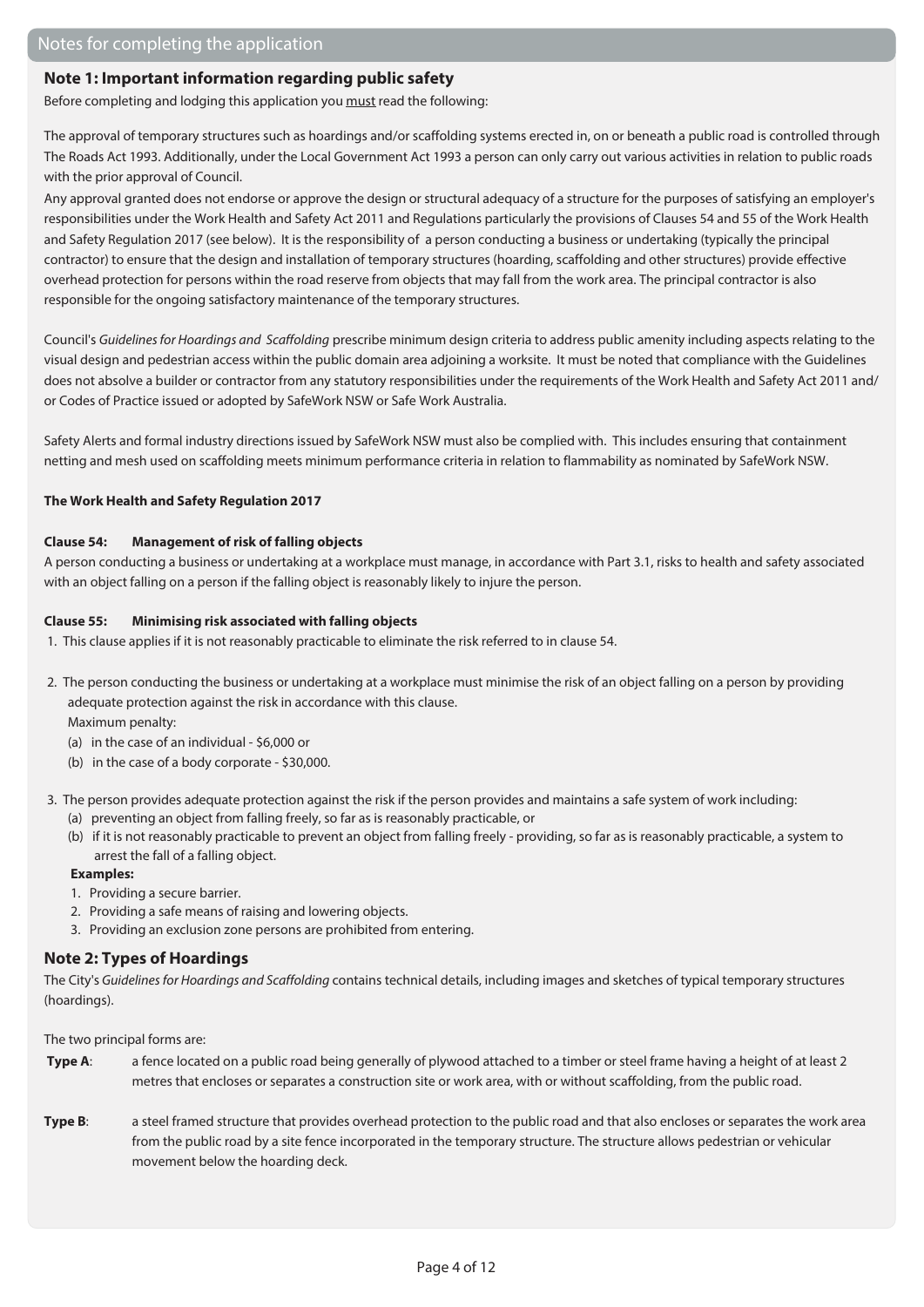#### **Note 3: Creative artwork and historic images on hoardings and scaffolding**

Applying creative graphic treatments on hoardings and scaffolding increases:

- creativity in our streetscapes;
- opportunities for artists to present their work to broad audiences;
- visibility of cultural events and art collections outside of galleries and in public areas;
- ways of exploring and celebrating Sydney's history with archival images and historical anecdotes; and
- public participation in shaping the look and feel of the city.

To achieve these outcomes the City's Guidelines for Hoardings and Scaffolding require the installation of artwork/images in prescribed circumstances (see Clause 3.4 and Table 1 in the Guidelines).

Where artwork is required to be displayed details must be provided by nominating the type of graphic to be used (refer to the Creative Hoardings web page for further guidance including guidance regarding bespoke artwork).

Please note that irrespective of your artwork/historic images selection, the City reserves the right to require the display of site-specific artwork and or community information, including, but not limited to, major projects, festivals, special events and other initiatives undertaken by Council. Applicants will be advised during the application assessment process if the City intends to exercise this right.

Note: Artwork/images must be provided where a hoarding is installed for a period exceeding the durations prescribed in Table 1 of the Guidelines. This requirement applies to any number of hoarding approvals granted for a site and also in circumstances where an approval is sought to extend (renew) a Permit where the extension will result in the hoarding installation exceeding the prescribed duration. Additionally, where scaffolding is installed in a prominent or high exposure locality a scaffold wrap (artwork installation) may be required.

#### **Note 4: Minor works to buildings**

Some minor works can be carried out without the need to obtain development consent. There are two categories:

- minor work that is specified as 'exempt development' under the NSW 'State Environment Planning Policy (Exempt and and Complying Development) Codes 2008'. Further details including other Planning Policies are available on the NSW Department of Planning and Environment's website and legislation website; and
- minor work on heritage items or buildings located in heritage conservation areas. In these cases approval is required from the City and can be obtained by lodging a 'Development Application (DA) Exemption -Heritage Works' form which is available on the City's website.

#### **Works that do not fall within the above categories will require development consent.**

#### **Note 5: Development consent required for some types of temporary structures (hoardings, scaffolding, work compounds)**

Attention is directed to the following matters in relation to installing temporary structures on roadways/footways:

(a) where the proposed work on the land or the building is 'exempt development' or 'complying development' (refer to Note 4), a temporary structures approval can be granted through this application without the need for development consent;

(b) where:

(i) proposed works do not meet the requirements in (a); and

 (ii) proposed temporary structures are not approved as part of the development consent applying to the land or development work; and (iii) the temporary structures are proposed to be installed for more than 52 days,

development consent must be obtained for the following forms and configurations of temporary structures:

- Type B hoardings that propose more than a single layer/level of site sheds installed on the hoarding deck;
- Types A and B hoardings with or without scaffolding that project beyond the side boundaries of adjoining properties;
- fenced work compounds at roadway/footway level; or
- any other large and/or potentially high environmental impact temporary structures, as determined by the City.

#### **Note 6: False or misleading information**

It is an offence under Section 665 of the Local Government Act to make any statement, in relation to an application under that Act, that the certifier knows to be false or misleading. An approval granted through reliance on the certificates forming part of this application can be revoked in any circumstances as set out in Section 109 of the Local Government Act (see below) and s140 of the Roads Act 1993.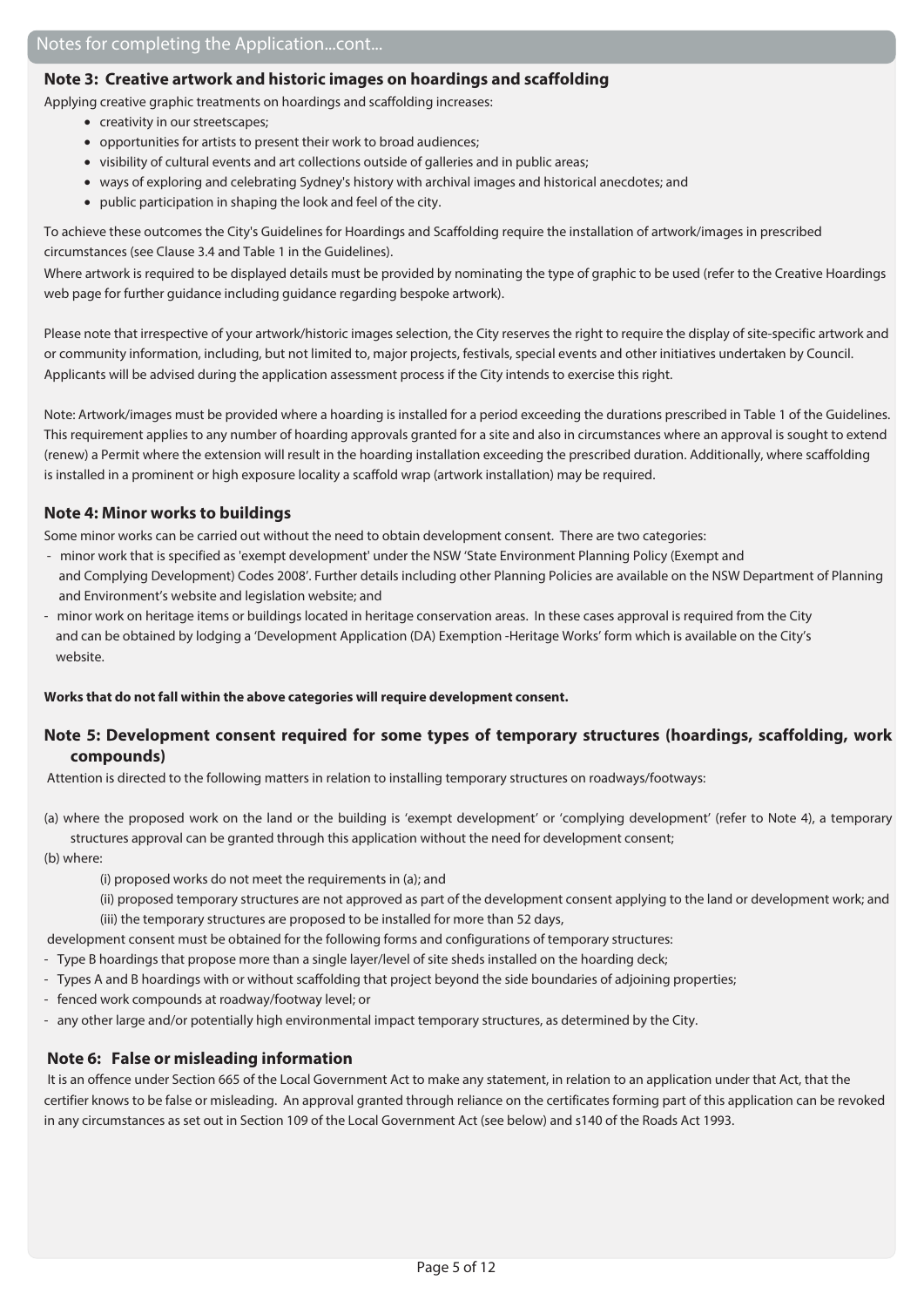#### **109 In what circumstances can an approval be revoked or modified?**

An approval may be revoked or modified in any of the following circumstances:

(a) if the approval was obtained by fraud, misrepresentation or concealment of facts,

- (b) for any cause arising after the granting of the approval which, had it arisen before the approval was granted, would have caused the council not to have granted the approval (or not to have granted it in the same terms),
- (c) for any failure to comply with a requirement made by or under this Act relating to the subject of the approval,
- (d) for any failure to comply with a condition of the approval.

#### **665 False or misleading information**

(1) A person who, in or in connection with an application under this Act, makes any statement that the person knows to be false or misleading in a material particular is guilty of an offence.

Maximum penalty: 20 penalty units.

#### **Checklist: What you need to include with your application Digital File Requirements**

- All plans and documents, including the application form must be submitted in digital format.

- Each group of plan types, e.g. site plan, floor plans, sections, elevations and documents must be supplied as separate PDF files, not larger than 300MB in size and be named in accordance with the Building Certification digital file requirements available on the City of Sydney Website. - Digital files must be virus free

#### **As all information provided may be publicly available, personal information including credit card details must NOT be emailed to Council.**

#### **Hoardings:**

- Site plan to a scale of 1:100 (smaller scale permitted for large sites) showing all footpath detail (width and surface finish), street tree locations (see also Point 4 below), street furniture, parking ticket machines, street lighting poles and traffic control and pedestrian signals.
- Architectural drawings of the hoarding including plan view, elevations and sections to a scale of 1: 100.
- Temporary structures installed in laneways maintaining acceptable vehicle access to and from neighbouring properties. The following details must be lodged with the application:
	- accurate scaled (min. 1:20) vehicle swept-path drawings using the templates in 'AS 2890 Parking facilities Part 1: Off-street carparking' prepared by a qualified traffic engineer and overlaid on the hoarding drawings; and
	- written confirmation that consultation with affected neighbouring properties has taken place to establish the type/size of vehicles accessing properties including details of existing driveway dimensions/configuration/s and manoeuvring space that must be considered and included in the preparation of the swept-path drawings.
- Details of all street trees located within five (5) metres of the proposed hoarding, as well as any other trees where branches will be affected by the hoarding including:
	- diameter, approximate height and extent of canopy;
	- method of tree protection;
	- any required pruning to accommodate the proposed hoarding and site sheds/scaffolding to be placed on the deck of the hoarding
	- where required by Council, a report from a qualified arborist reporting on the condition of the affected trees and recommendations as to any required pruning and tree maintenance during the period the hoarding is in place and/or after the hoarding is removed, if required.
- Construction details, structural drawings and other details.
- Lighting plan to ensure pedestrian safety is maintained along the footway (Type B hoardings).
- Certification using Council's standard Certification Form (refer to form attached) by an appropriately qualified and experienced practising structural engineer confirming the structural adequacy of the proposed temporary structure. For temporary structures other than hoardings and scaffolding, contact the Construction and Building Certification Services Unit.
- Detail of any proposed or required artwork/historic images for display on the hoarding or scaffolding (refer to Note 3 above).
- Have you checked the site for any likely pedestrian obstructions such as trees, poles, parking ticket machines, seats, litter bins that may result from the installation of the proposed temporary structures? If any street furniture is required to be temporarily removed please include details in your application.
- It would assist Council in the assessment and processing of your application if photographs of the site are provided with the application.

**Note:** For further information on the details required to be lodged with an application refer to Clause 2.9 in the Guidelines for Hoardings and Scaffolding.

#### **Scaffolding:**

- Drawings (elevation, plan and sections) of proposed scaffolding.
- Details of any proposed containment netting and/or other mesh products including the product name/s and supplier/s and test certificates/ reports verifying compliance with the flammability performance criteria as set out in the Safety Alert issued by SafeWork NSW on 20 August 2018.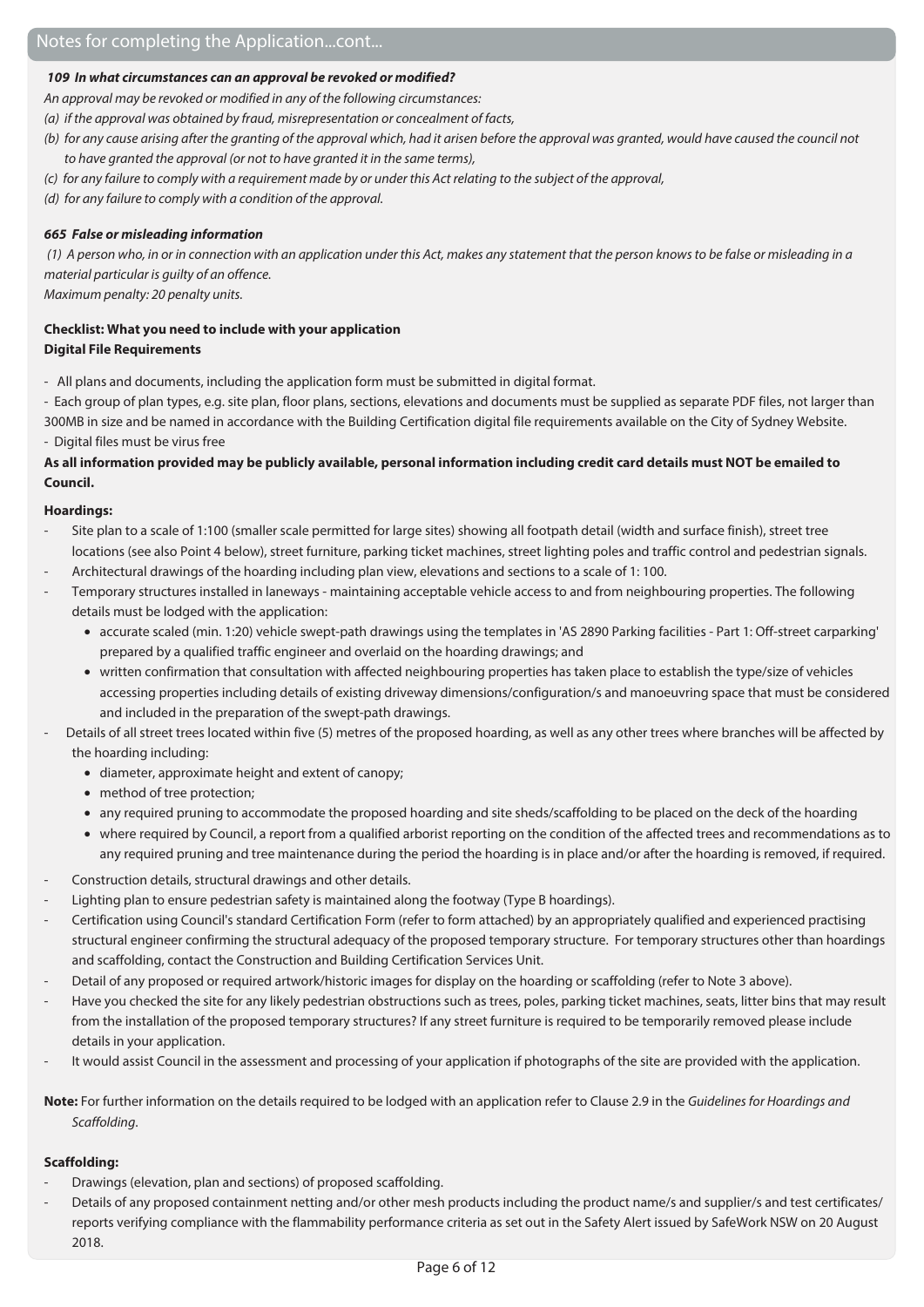#### **Performance Bond:**

 For some hoarding types a performance bond in the form of cash (only for bonds up to \$10,000), bank cheque, documentary performance bond such as a bank guarantee or EFTPOS payment may be required for any of the circumstances set out in Clause 2.12 of the Guidelines for Hoardings and Scaffolding. If a bond is required you will be contacted when your application is processed. Any required bond must be lodged before the Approval is issued.

If a documentary performance bond is to be lodged it must comply with the following:

- (a) be denominated in Australian dollars; and
- (b) be an unconditional undertaking meeting the following requirements:
	- be irrevocable, unconditional and non-cancellable as to settlement;
	- be issued and signed by an APRA regulated authorised deposit taking institution or an insurer authorised by APRA to conduct new or renewal insurance business in Australia\*.
	- have at all times an investment grade security rating from an industry recognised rating agency of at least rating agency of at least:
		- BBB+
		- Baa1 (Moodys); or
		- bbb (Bests);
	- be issued on behalf of the customer required to lodge the security;
	- have no expiry or end date;
	- have the beneficiary as the Council of the City of Sydney;
	- state either individually, or in total with other lodged compliant unconditional undertakings, the relevant amount required to be lodged as a security; and
	- state the purpose of the deposit required in accordance with the contract.

(c) include a reference to the site address and the temporary structures application/permit number.

\*The issuers of documentary performance bonds are limited to APRA regulated and authorised institutions only.

#### **Public Liability Insurance (**all application types**)**

An appropriately qualified person must assess the nature of proposed work and the associated risk to public safety (including vehicle users and pedestrians). The certified design documents must incorporate any recommendations of this assessment, if applicable.

Council must be indemnified against any claims for injury to persons, damage to adjoining properties and/or public road, or excess on the policy arising out of any claim during the installation, placement period and removal of temporary structures. Such indemnity must be expressed in the form of a public risk insurance policy with the minimum amount of \$20 million for any individual claim, which may be made.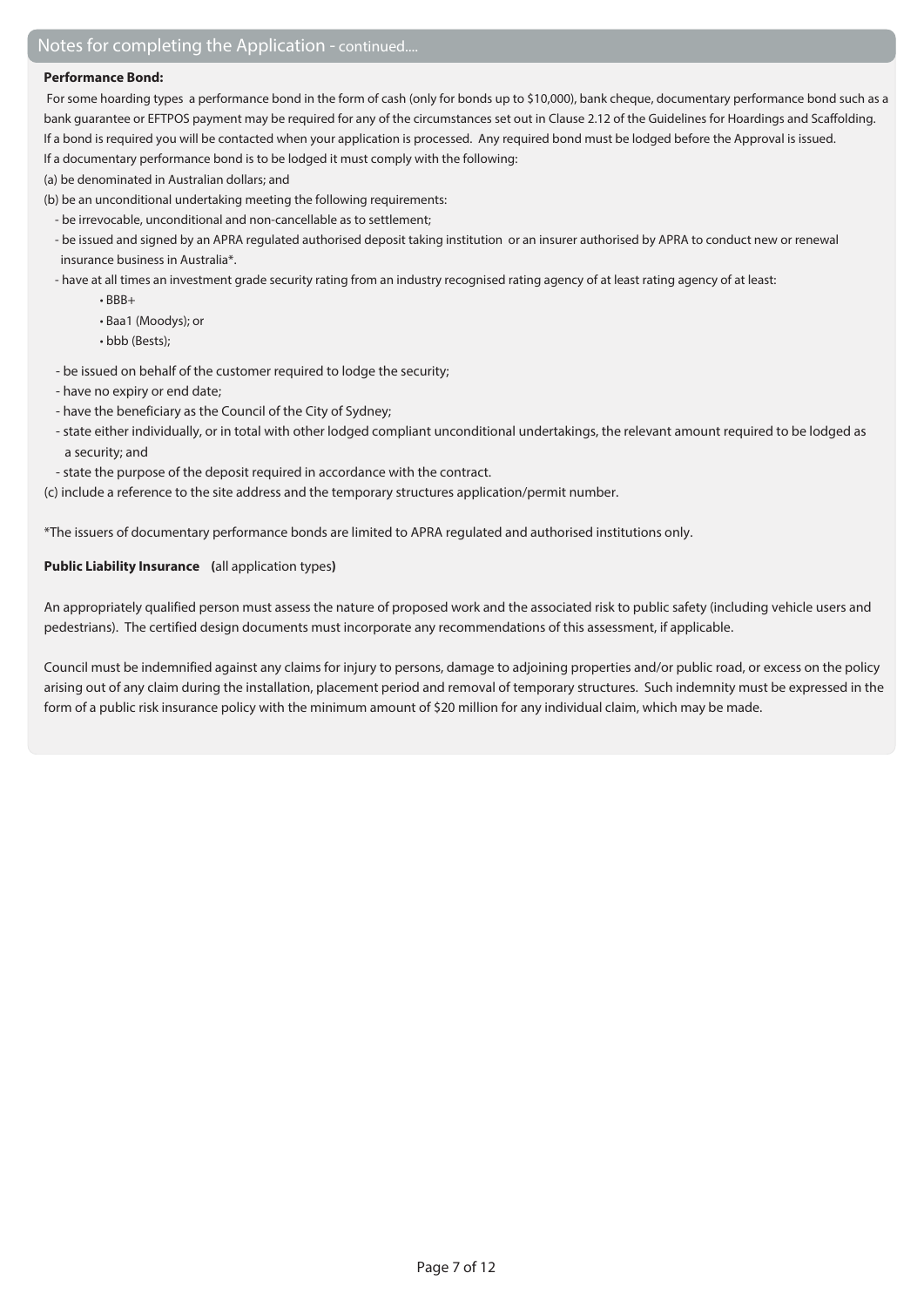This checklist and certificate (see Note 2) must be completed by the hoarding designer / supplier / contractor. Additional to this checklist, hoarding designs must comply fully with all design requirements as set out in the City's **Guidelines for Hoardings and Scaffolding**.

|                | Property address                                                                                                                                                                                                                                                                                                                                    |                                                                                 | Permit number (for amended applications only)                                                                                                       |
|----------------|-----------------------------------------------------------------------------------------------------------------------------------------------------------------------------------------------------------------------------------------------------------------------------------------------------------------------------------------------------|---------------------------------------------------------------------------------|-----------------------------------------------------------------------------------------------------------------------------------------------------|
|                |                                                                                                                                                                                                                                                                                                                                                     |                                                                                 |                                                                                                                                                     |
| Item<br>No.    | <b>Hoarding design element</b><br>(includes the applicable Guideline clause reference)                                                                                                                                                                                                                                                              | <b>Compliance</b><br>(Yes; No or N/A)<br>If No, you must<br>request a variation | <b>Request for variation to Guidelines</b><br>Provide detailed reason/s why a variation should be<br>granted<br>(use a separate sheet if necessary) |
|                | <b>General (Type A and Type B hoardings)</b>                                                                                                                                                                                                                                                                                                        |                                                                                 |                                                                                                                                                     |
| $\mathbf{1}$   | Footway width: encroachment minimised & the clear pedestrian width<br>$maximised - 3.9.3$                                                                                                                                                                                                                                                           |                                                                                 |                                                                                                                                                     |
| $\overline{2}$ | Drawings: all infrastructure i.e. light poles, parking sign stems, trees, pits,<br>kiosks etc. are accurately shown - 2.9.2                                                                                                                                                                                                                         |                                                                                 |                                                                                                                                                     |
| 3              | Colour of various elements: is indicated on drawings - 3.9.7                                                                                                                                                                                                                                                                                        |                                                                                 |                                                                                                                                                     |
|                | <b>Type A hoarding</b>                                                                                                                                                                                                                                                                                                                              |                                                                                 |                                                                                                                                                     |
| $\overline{4}$ | Fence height: minimum height 2m - 3.9.3(g) and Fig. 90                                                                                                                                                                                                                                                                                              |                                                                                 |                                                                                                                                                     |
| 5              | Ply-sheet fence: trimming top & bottom is shown on dwgs. - Fig. 90                                                                                                                                                                                                                                                                                  |                                                                                 |                                                                                                                                                     |
| 6              | Access doors: open inward or slide internally - 3.9.8(a)                                                                                                                                                                                                                                                                                            |                                                                                 |                                                                                                                                                     |
| 7              | Public viewing windows: are shown on the drawings (applies where<br>excavations exceed 1.5m in depth) 3.9.3(p)                                                                                                                                                                                                                                      |                                                                                 |                                                                                                                                                     |
|                | <b>Type B hoarding</b>                                                                                                                                                                                                                                                                                                                              |                                                                                 |                                                                                                                                                     |
| 8              | Deck height: 3m min. (3.9.1(a)) except on sloping footways. At truck entries<br>and above roadways, min. 4.5m - 3.9.8(g)                                                                                                                                                                                                                            |                                                                                 |                                                                                                                                                     |
| 9              | Column/counterweight spacings: along the kerb, not less than 4m (city<br>centre) & 2.5m outside city centre - 3.9.2. Double columns minimised                                                                                                                                                                                                       |                                                                                 |                                                                                                                                                     |
| 10             | Counterweights: minimised at kerb & placed vertically (mandatory in city-<br>centre & optional elsewhere). Installed horizontally and not continuous (at<br>least every second bay open) - 3.9.2(d)                                                                                                                                                 |                                                                                 |                                                                                                                                                     |
| 11             | Street corners: Column placement minimised and clear of pedestrian ramps<br>& general pedestrian queuing area - 3.9.1 (h)                                                                                                                                                                                                                           |                                                                                 |                                                                                                                                                     |
| 12             | Site fence (where provided): fixed on the public-side of the rear columns<br>(smooth uninterrupted surface) - 3.9.3(n)                                                                                                                                                                                                                              |                                                                                 |                                                                                                                                                     |
| 13             | <b>Public viewing windows:</b> shown on the drawings (applies where<br>excavations exceed 1.5m in depth) - 3.9.3(p)                                                                                                                                                                                                                                 |                                                                                 |                                                                                                                                                     |
| 14             | Access gates: at truck entries extend fully to the U/S of the deck & slide or<br>open internally - 3.9.8(a) & (g)                                                                                                                                                                                                                                   |                                                                                 |                                                                                                                                                     |
| 15             | Facias: deck area including end fascia panels at high-bay truck access points<br>and all sheds/permitted equipment, are fully screened - 3.9.5                                                                                                                                                                                                      |                                                                                 |                                                                                                                                                     |
| 16             | Supplementary beams/trusses: members are fully covered by fascias<br>including at the ends of hoarding - 3.9.5(c)                                                                                                                                                                                                                                   |                                                                                 |                                                                                                                                                     |
| 17             | Light fittings: shown on drawings including at high-bay truck entries and<br>where fixed to the site fence, mounted high on the fence - 2.9.2 & 3.9.9                                                                                                                                                                                               |                                                                                 |                                                                                                                                                     |
| 18             | Other elements (for variation)                                                                                                                                                                                                                                                                                                                      |                                                                                 |                                                                                                                                                     |
|                | I, (individual's name)                                                                                                                                                                                                                                                                                                                              |                                                                                 | of (business name of hoarding designer/supplier                                                                                                     |
| contractor):   |                                                                                                                                                                                                                                                                                                                                                     |                                                                                 | certify (see Notes 1 & 2 below) that the proposed hoarding design and<br>drawings (excluding structural design - see separate certification form)   |
|                | comply fully with the Guidelines for Hoardings and Scaffolding including the principal design elements listed above, except where a variation is<br>identified for consideration / approval by the City. Note: Separate structural certification must also be completed and lodged - refer to the template<br>certificate in this application form. |                                                                                 |                                                                                                                                                     |
| Signed         |                                                                                                                                                                                                                                                                                                                                                     |                                                                                 | Date                                                                                                                                                |
|                |                                                                                                                                                                                                                                                                                                                                                     |                                                                                 |                                                                                                                                                     |

Note 1: If during the assessment of the application it is found that this checklist has not been completed accurately and/or the hoarding design is noncompliant with the Guidelines (except in circumstances where a variation is sought for approval), the City may reject or formally refuse the application without prior notice. Under these circumstances the application fee will not be refunded.

Note 2: Sections 93 and 732 of the Local Government Act 1993 absolves the Council of the City of Sydney of all liability by relying on this certificate. See also Note 6 in 'Notes for completing the application' in relation to false and misleading information.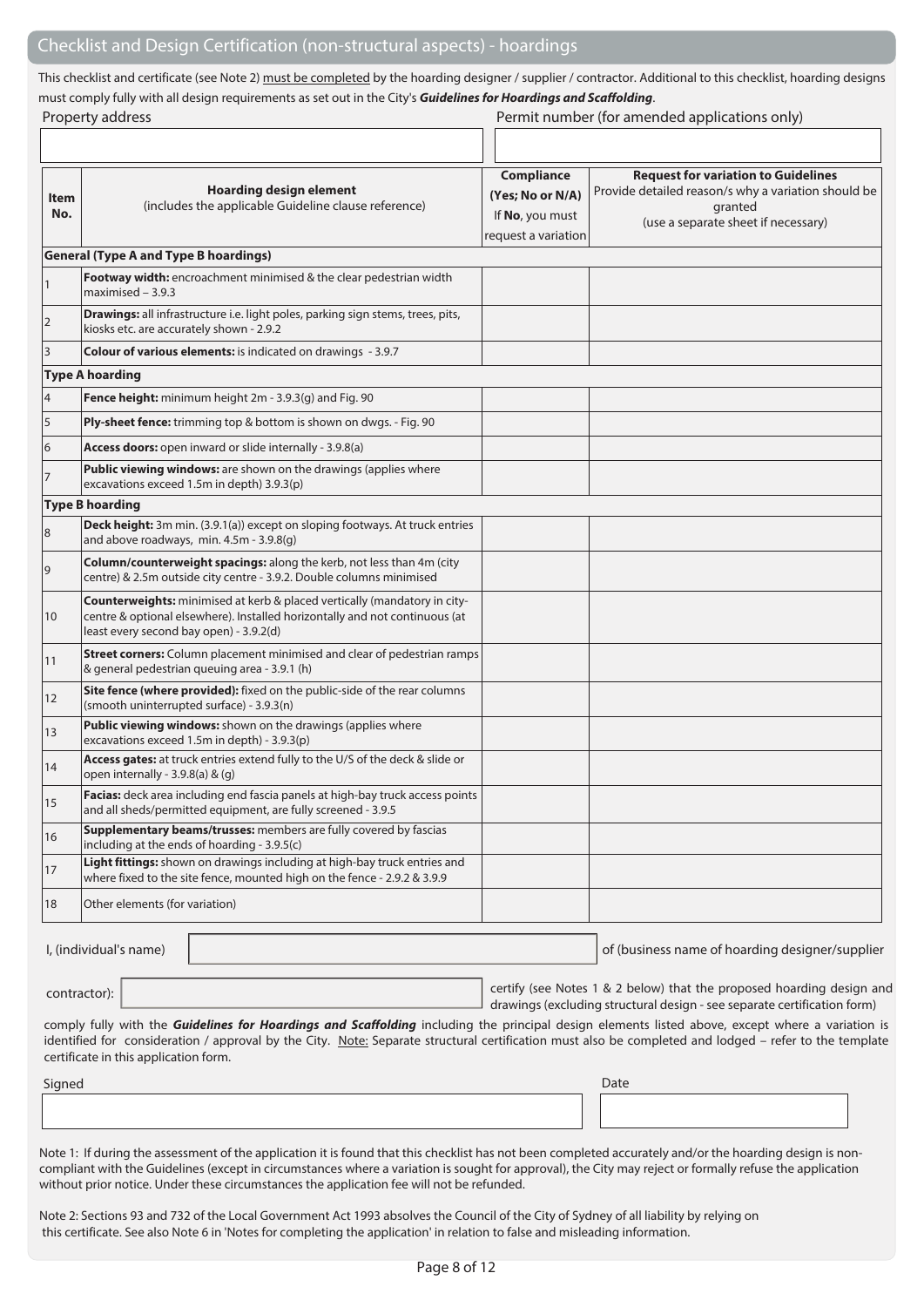## Design Certification (Structural) - Hoardings and Scaffolding

## **This certificate is issued under the provisions of Section 93 of the Local Government Act 1993 (see 'Notes')**

| <b>Property Address</b>                                                                                                                                                                                                                                                                                                                                                                                                 | This certificate is issued under the provisions of Section 93 of the Local Government Act 1993 (see 'Notes') |                                    |       |
|-------------------------------------------------------------------------------------------------------------------------------------------------------------------------------------------------------------------------------------------------------------------------------------------------------------------------------------------------------------------------------------------------------------------------|--------------------------------------------------------------------------------------------------------------|------------------------------------|-------|
|                                                                                                                                                                                                                                                                                                                                                                                                                         |                                                                                                              |                                    |       |
| Approval (Permit) Number (amended applications only):                                                                                                                                                                                                                                                                                                                                                                   |                                                                                                              |                                    |       |
| $\mathsf{B}/% \mathsf{B}/\mathsf{B}/\mathsf{B}/\mathsf{B}/\mathsf{B}/\mathsf{B}/\mathsf{B}/\mathsf{B}/\mathsf{B}/\mathsf{B}/\mathsf{B}/\mathsf{B}/\mathsf{B}/\mathsf{B}/\mathsf{B}/\mathsf{B}/\mathsf{B}/\mathsf{B}/\mathsf{B}/\mathsf{B}/\mathsf{B}/\mathsf{B}/\mathsf{B}/\mathsf{B}/\mathsf{B}/\mathsf{B}/\mathsf{B}/\mathsf{B}/\mathsf{B}/\mathsf{B}/\mathsf{B}/\mathsf{B}/\mathsf{B}/\mathsf{B}/\mathsf{B}/\mathsf$ |                                                                                                              |                                    |       |
| I hereby certify that the proposed temporary structure complies with the applicable structural provisions of the City of Sydney<br>Council Guidelines for Hoardings and Scaffolding and the SafeWork NSW Code of Practice for Overhead Protective Structures.                                                                                                                                                           |                                                                                                              |                                    |       |
| <b>Given Name</b>                                                                                                                                                                                                                                                                                                                                                                                                       | <b>Family Name</b>                                                                                           | Name of Employer (self or company) |       |
| Address                                                                                                                                                                                                                                                                                                                                                                                                                 |                                                                                                              |                                    |       |
|                                                                                                                                                                                                                                                                                                                                                                                                                         |                                                                                                              |                                    |       |
| <b>Business Number</b>                                                                                                                                                                                                                                                                                                                                                                                                  | Mobile Number                                                                                                |                                    |       |
|                                                                                                                                                                                                                                                                                                                                                                                                                         |                                                                                                              |                                    |       |
| Qualifications *                                                                                                                                                                                                                                                                                                                                                                                                        |                                                                                                              | NER Number *                       |       |
|                                                                                                                                                                                                                                                                                                                                                                                                                         |                                                                                                              |                                    |       |
| Certified drawings and details (Please list below, including revisions if applicable)                                                                                                                                                                                                                                                                                                                                   |                                                                                                              |                                    |       |
|                                                                                                                                                                                                                                                                                                                                                                                                                         |                                                                                                              |                                    |       |
|                                                                                                                                                                                                                                                                                                                                                                                                                         |                                                                                                              |                                    |       |
|                                                                                                                                                                                                                                                                                                                                                                                                                         |                                                                                                              |                                    |       |
|                                                                                                                                                                                                                                                                                                                                                                                                                         |                                                                                                              |                                    |       |
|                                                                                                                                                                                                                                                                                                                                                                                                                         |                                                                                                              |                                    |       |
|                                                                                                                                                                                                                                                                                                                                                                                                                         |                                                                                                              |                                    |       |
| Comments (if applicable)                                                                                                                                                                                                                                                                                                                                                                                                |                                                                                                              |                                    |       |
|                                                                                                                                                                                                                                                                                                                                                                                                                         |                                                                                                              |                                    |       |
|                                                                                                                                                                                                                                                                                                                                                                                                                         |                                                                                                              |                                    |       |
|                                                                                                                                                                                                                                                                                                                                                                                                                         |                                                                                                              |                                    |       |
|                                                                                                                                                                                                                                                                                                                                                                                                                         |                                                                                                              |                                    |       |
|                                                                                                                                                                                                                                                                                                                                                                                                                         |                                                                                                              |                                    |       |
| <b>Certifier's Declaration</b>                                                                                                                                                                                                                                                                                                                                                                                          |                                                                                                              |                                    |       |
| I declare that I am appropriately qualified and experienced to issue this certificate pursuant to the provisions of Section 93 of the<br>Local Government Act 1993 (see 'Note')                                                                                                                                                                                                                                         |                                                                                                              |                                    |       |
| Certifier's Name (please print)                                                                                                                                                                                                                                                                                                                                                                                         | Certifier's Signature                                                                                        |                                    | Date: |
|                                                                                                                                                                                                                                                                                                                                                                                                                         |                                                                                                              |                                    |       |

\*The certifier must hold:

- tertiary qualifications in structural engineering; and
- chartered membership of Engineers Australia and/or National Engineering Registration (NER).

\*Some scaffolding systems and minor Type A hoardings may not require design certification by a structural engineer. Contact the City for further information if necessary.

Note: Sections 93 and 732 of the Local Government Act 1993 absolves the Council of the City of Sydney of all liability by relying on this certificate. See also Note 6 in 'Notes for completing the application' in relation to false and misleading information.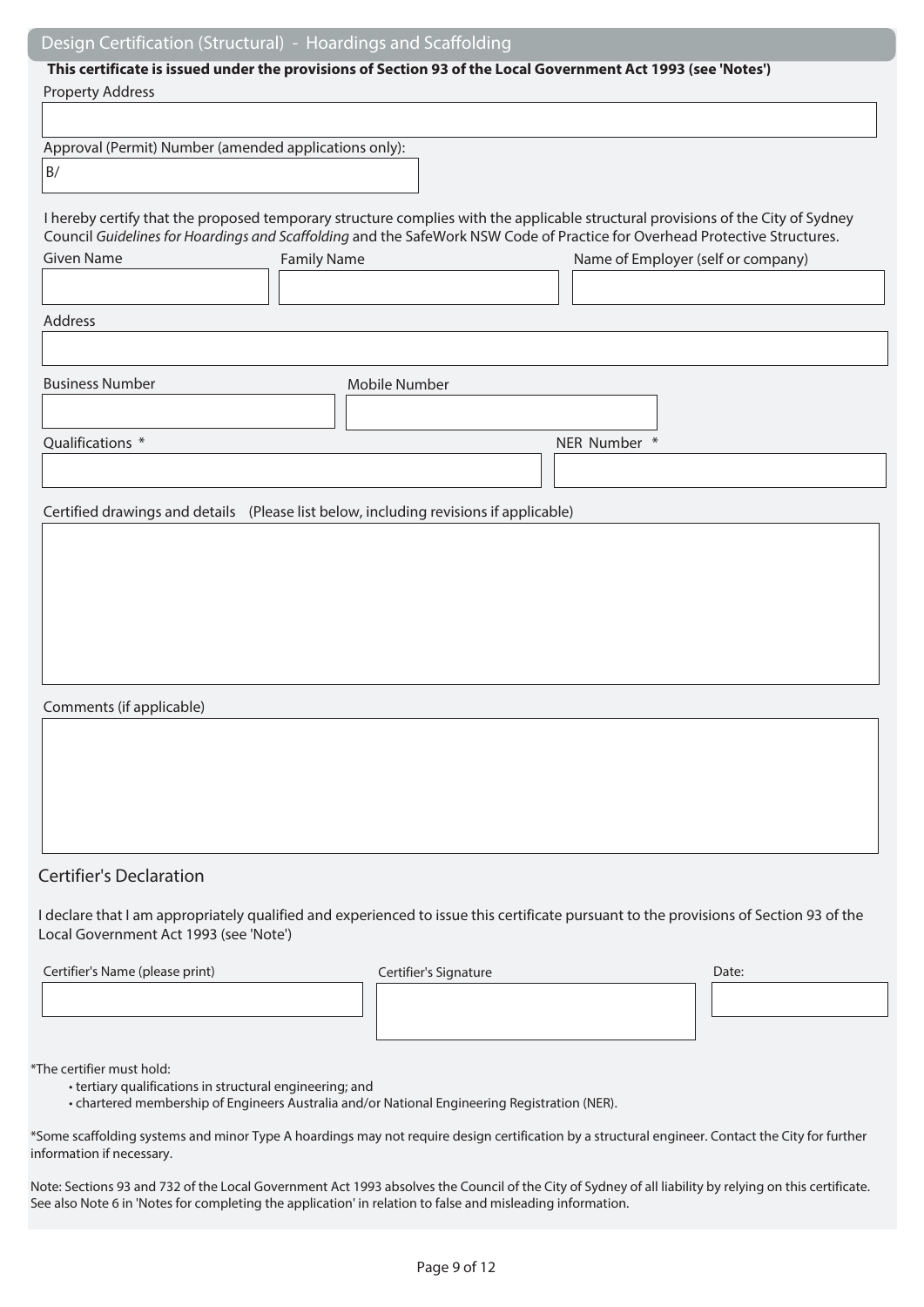## **Flowchart - Application and Approval process (hoardings and scaffolding)**

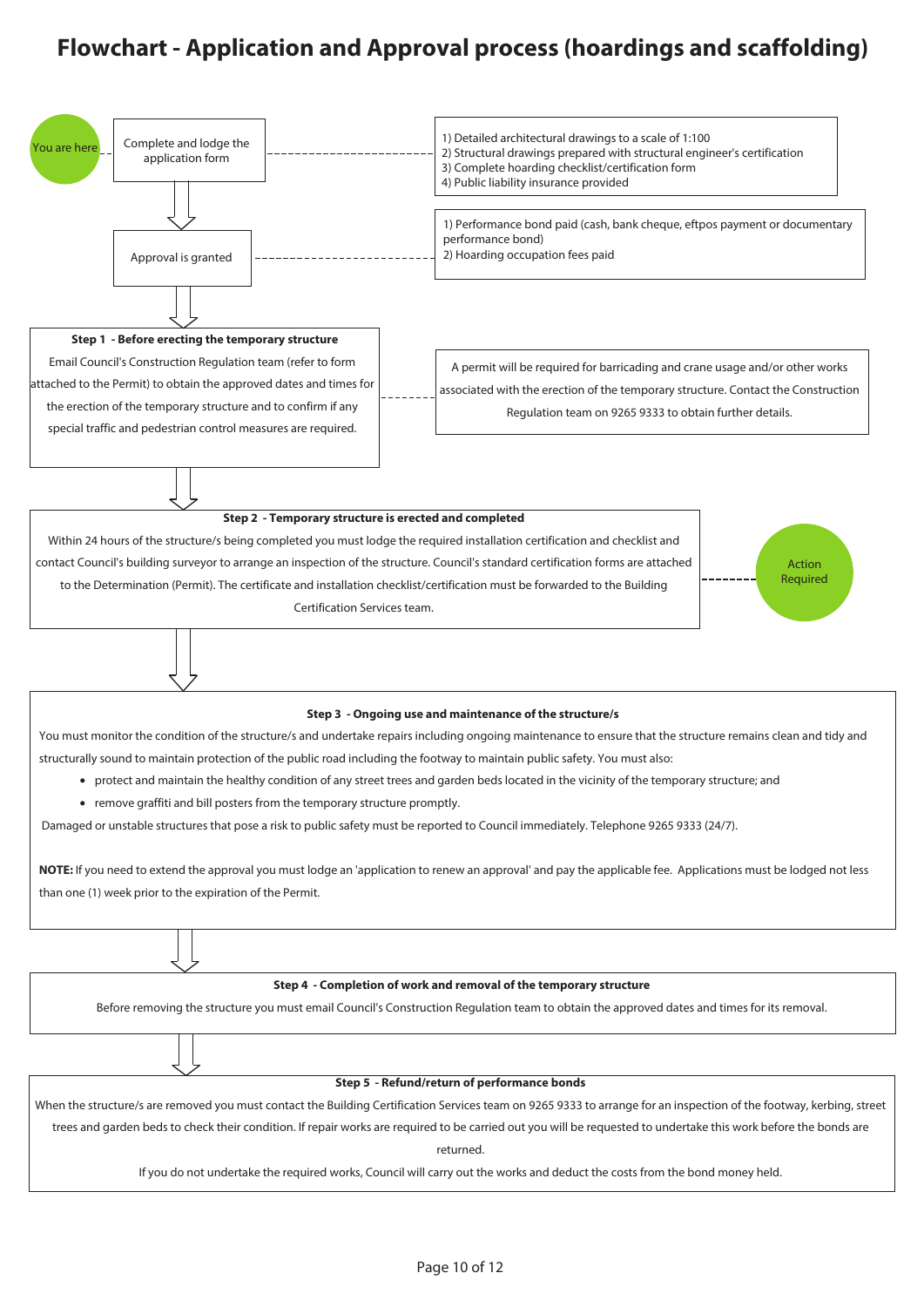| List of documents accompanying the application |                                                                  |
|------------------------------------------------|------------------------------------------------------------------|
| <b>Document</b>                                | <b>Document</b>                                                  |
|                                                |                                                                  |
|                                                |                                                                  |
|                                                |                                                                  |
|                                                |                                                                  |
|                                                |                                                                  |
|                                                |                                                                  |
| Part 5: Applicant Checklist & Declaration      |                                                                  |
| I have attached the following:                 |                                                                  |
| Applicant's signature                          | Artwork/historic images details (see note 3)                     |
| Location plan                                  | Public Liability Insurance                                       |
| Site plan                                      | Structural certification                                         |
| Elevations and sections                        | Design checklist/certification                                   |
| Structural drawings                            | Completion of Schedule-documents<br>accompanying the application |

I declare that all information in the application and checklist is to the best of my knowledge, true and correct and the data is not corrupted or does not contain any viruses. Each plan and document is supplied as a PDF file no larger than 300MB and is named in accordance with the Building Certification digital file requirements, available on The City of Sydney Website. I understand that information provided may be publicly available.

#### **Conflict of Interest**

To ensure transparency in Council's decision making process and to avoid potential conflicts of interest applicants are to make a declaration as to whether they are a Council employee or Councillor or are related to a Council employee or Councillor.

I am an employee/Councillor or relative of an employee/Councillor of City of Sydney Council

| No                              | If yes, state relationship<br>Yes                                                                                                                                                                      |  |  |  |
|---------------------------------|--------------------------------------------------------------------------------------------------------------------------------------------------------------------------------------------------------|--|--|--|
| Applicant's name (please print) | Applicant's Signature<br>Date                                                                                                                                                                          |  |  |  |
|                                 | Part 6: Privacy & Personal Information Protection Notice                                                                                                                                               |  |  |  |
| <b>Purpose of collection:</b>   | This information is being collected for the purpose of assessing and determining applications for temporary structures in<br>the City of Sydney Council area.                                          |  |  |  |
| Intended recipients:            | City of Sydney employees. Any other relevant state government agency and any approved contractors required to<br>provide this service.                                                                 |  |  |  |
| Supply:                         | The supply of this information is voluntary. If you are unwilling to provide this information, the City of Sydney may be<br>unable to provide access to City of Sydney services.                       |  |  |  |
| <b>Access/Correction:</b>       | Please contact Customer Service on 02 9265 9333 or at <b>council@cityofsydney.nsw.gov.au</b> to access or correct your<br>personal information.                                                        |  |  |  |
| Storage:                        | The City Planning, Development and Transport Unit at the City of Sydney, located at 456 Kent Street, Sydney NSW 2000, is<br>collecting this information and the City of Sydney will store it securely. |  |  |  |
| Other uses:                     | The City of Sydney will use your personal information for the purpose for which it was collected and may use it as is<br>necessary for the exercise of other functions.                                |  |  |  |

For further details on how the City of Sydney manages personal information, please refer to our Privacy Management Plan (https://www. cityofsydney.nsw.gov.au/policies/privacy-management-plan).